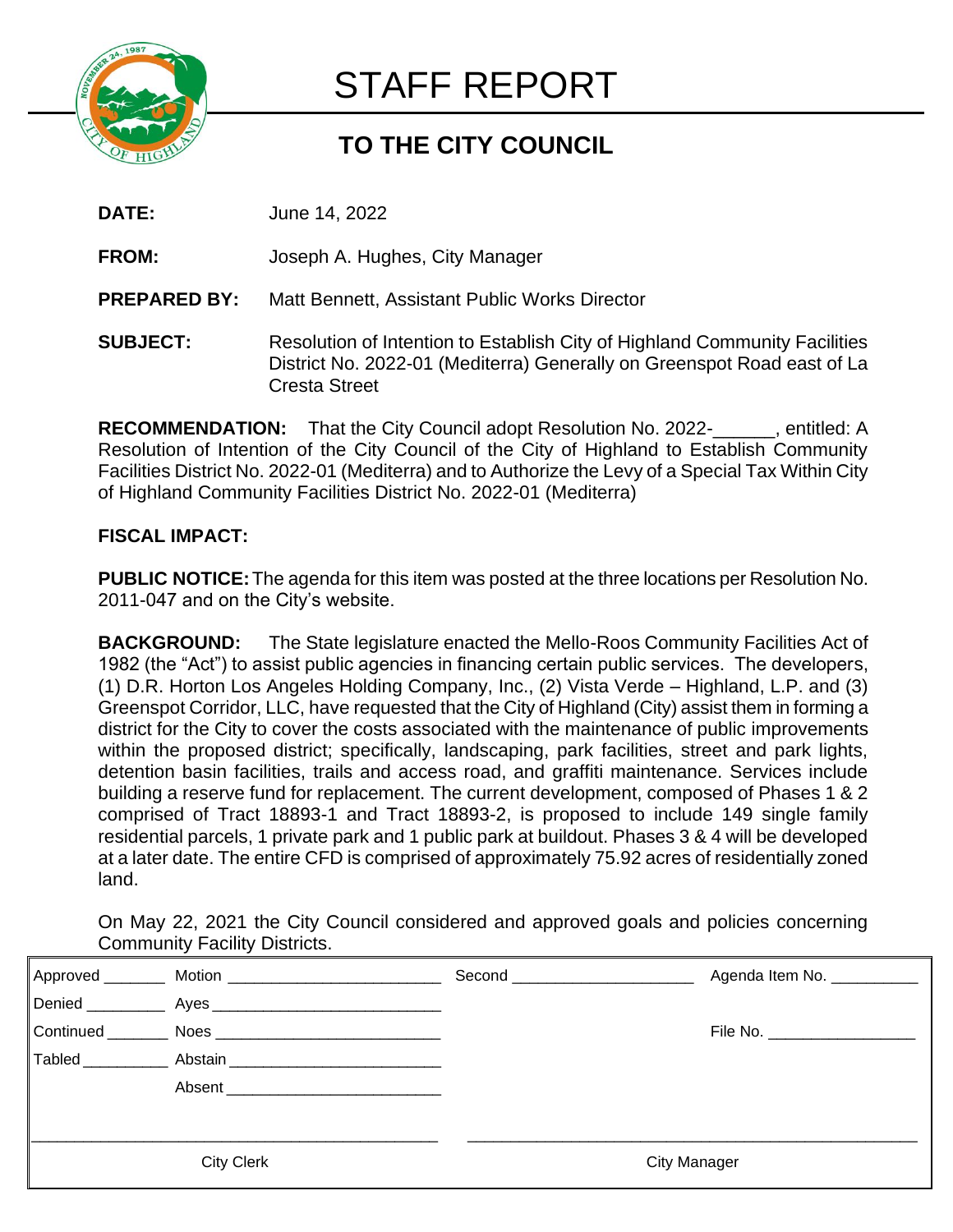#### **ANALYSIS**

Approval of the attached Resolution is required under the Act to levy a special tax and fund certain services. The attached Resolution declares the City Council's intention to form the proposed CFD No. 2022-01 (Mediterra) and to authorize the levy of a special tax in accordance with an attached Rate and Method of Apportionment of Special Tax. The attached Resolution is the initial step for forming the CFD pursuant to the procedures prescribed by the Act, which include holding a public hearing and submitting the formation of the proposed CFD No. 2022-01 (Mediterra) to the landowners at a special election to be conducted by mailed ballot.

The proposed district will be composed of Special Tax A, Special Tax B, Special Tax C and Special Tax D. Special Tax A provides funding for maintenance of the in-tract streetlights, landscaping in the medians on basin frontage on Greenspot Rd. Special Tax B provides funding for maintenance of the public park including landscaping, playground equipment, benches, trash receptacles, hardscape and other associated park equipment. Special Tax C provides funding for maintenance of Lot E (westerly slope), Lot F (parkway along Greenspot Road), private pocket park Lot A in TR 18893-1 and fuel modification. Special Tax D provides funding for maintenance of the detention basin and landscaping in the median and roundabout on Mediterra parkway. Maintenance of the Special Tax C and Special Tax D improvements shall be the responsibility of the Property Owner's Association which will enter into a Dormancy Agreement with the City. The Dormancy Agreement states that Special Tax B and Special Tax D will not be levied in any year, unless and until, the first year the City determines that the Special Tax B improvements have not been maintained by the Property Owner's Association to a standard acceptable to the City.

Special Tax A will have a Maximum Special Tax of \$144.00 per parcel for Single Family - Low Density - Residential property, \$130.00 per unit for Single Family - Medium Density Residential property and \$810.00 per acre for Undeveloped, Approved, Multifamily Residential and Non-Residential property. Special Tax B will have a Maximum Special Tax of \$425.00 per parcel for Single Family-Low Density Residential property, \$385 per unit for Single Family - Medium Density Residential property and \$1,404.00 \$1,161.00 per acre for-Final Map, Multifamily Residential and Non-Residential property. Special Tax C will have a Maximum Special Tax of \$462.00 per parcel for Single Family - Low Density Residential property, \$418.00 per unit for Single Family - Medium Density Residential property and \$2,725.00 \$2,589.00 per acre for Undeveloped, Approved, Multifamily Residential and Non-Residential property. Special Tax D will have a Maximum Special Tax of \$77.00 per parcel for Single Family – Low Density Residential property, \$70.00 per unit for Single Family - Medium Density Residential property and \$433.00\$211.00 per acre for Final Map, Multifamily Residential and Non-Residential property. These rates will increase based on the percentage increase in the Consumer Price Index with a maximum annual increase of 6% and a minimum annual increase of 2% of the Maximum Special Tax in effect in the previous fiscal year. The owners have filed a petition representing their willingness to move forward.